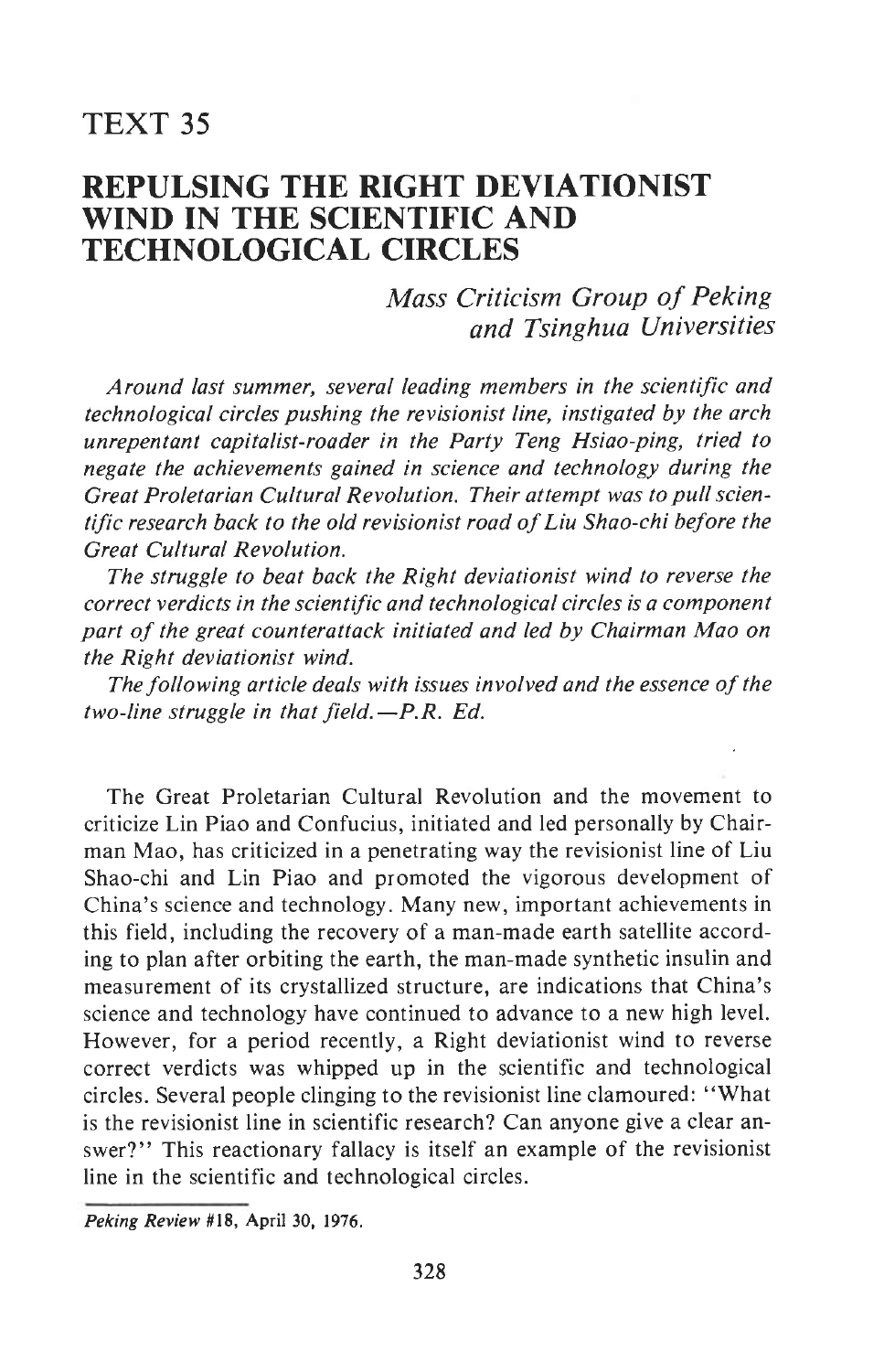### The Necessity to Uphold the Dictatorship of The proletariat

"Unite for one purpose, that is, the consolidation of the dictatorship of the proletariat. This must be fully achieved in every factory, village, office and school." This brilliant directive of Chairman Mao's which sets forth in explicit terms the fundamental task on various fronts must be firmly implemented without exception. Yet, advocators of the Right deviationist trend in the scientific and technological circles openly declared: "Don't talk about the dictatorship of the proletariat in the scientific and technological circles." One of their reasons was: "You can't exercise dictatorship over science and technique."

Dictatorship always means the relations between classes, not the relations between human beings and things. The task of natural science is to study the laws of nature. In class society, those engaged in scientific and technological work as well as research institutes and their leading and administrative organs are all conditioned by class struggle and the two-line struggle, and they all serve the dictatorship of a certain class. In capitalist society, science and technology are in the hands of the capitalists who make "natural science subservient to capital." They are tools serving the dictatorship of the bourgeoisie and the interests of the capitalists. In socialist society, science and technology should be in the hands of the labouring people and serve as a tool for the consolidation of the dictatorship of the proletariat and the interests of the labpuring people. It is necessary to exercise proletarian dictatorship in the scientific and technological circles, but advocators of the Right deviationist wind distorted it to mean exercising dictatorship over science and technology; in doing so, they tried to make use of the particularity of the objects of scientific research to negate the necessity of exercising proletarian dictatorship on the scientific and technological front. This is a revisionist sleight of hand.

The proletariat must exercise all-round dictatorship over the bourgeoisie in the superstructure, including all spheres of culture. For a long time the scientific and technological field was dominated by the exploiting classes and bourgeois prejudices and traditional influences were deep-rooted. In the l7 years prior to the Great Cultural Revolution, Liu Shao-chi and his cohorts pushed a revisionist line in the scientific and technological circle. Many scientific research institutes were dominated by bourgeois intellectuals. Since the Great Cultural Revolution started, many new things conducive to the consolidation of the proletarian dictatorship have come to the fore. But the achievements obtained through struggle have to be consolidated and some places are still controlled by the bourgeoisie today. The struggle is still very acute and complicated as to who will hold the dominant position, what line is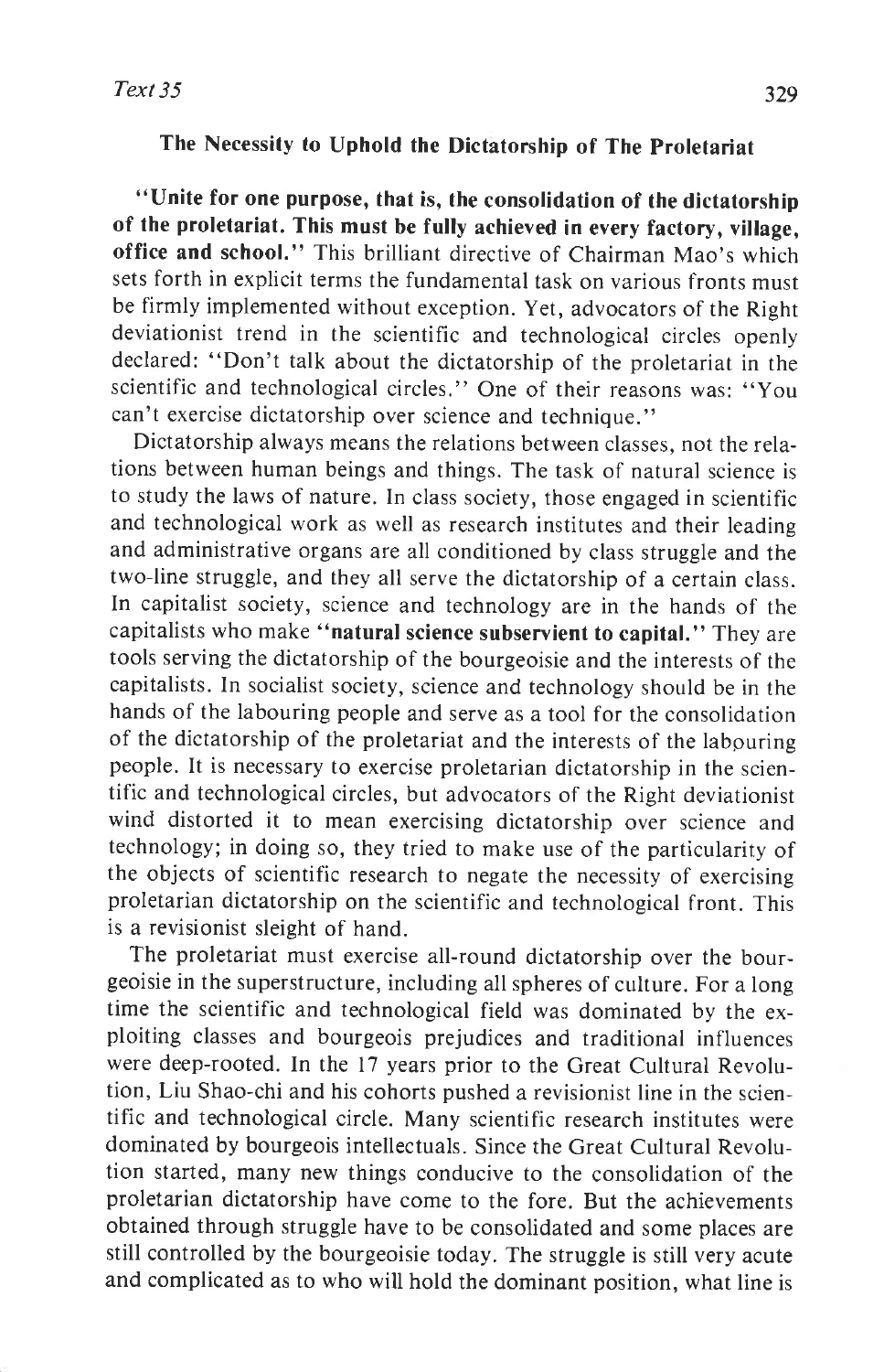implemented and what direction and road should be followed in developing science and technology. To advocate the nonsense "Don't talk about the dictatorship of the proletariat in the scientific and technological circles" means, in essence, negating the class struggle between the proletariat and the bourgeoisie, negating the principle of taking class struggle as the key link and pitting the theory of the dying out of class struggle against the Party's basic line. This is in effect a counterattack in an attempt to liquidate the achievements gained in the Great Cultural Revolution and to let the bourgeoisie exercise dictatorship over the proletariat in science and technology.

To exercise proletarian dictatorship in the scientific and technological field means not only the suppression of a handful of counter-revolutionaries who oppose socialist revolution and undermine socialist construction. In a more fundamental sense, it means firmly implementing Chairman Mao's revolutionary line and the Party's principles and policies, persisting in the criticism of revisionism and the bourgeoisie as well as bourgeois ideology in scientific theories so that scientific research will serve proletarian politics, serve the workers, peasants and soldiers and be combined with productive labour.

In the scientific and technological field, there are large numbers of intellectuals. One of the important tasks of the proletarian dictatorship is to use proletarian world outlook to prevail over bourgeois world outlook and to unite, educate and transform the intellectuals. To help the intellectuals remould their ideology is entirely different from regarding them as "objects of the dictatorship," which was a slander by advocators of the Right deviationist attempt to reverse correct verdicts with ulterior motives. Tempered in the Great Proletarian Cultural Revolution and the movement to criticize Lin Piao and Confucius, the vast majority of the intellectuals have made progress to varying degrees. Yet the advocators of the Right deviationist trend had put out the reactionary fallacy that the intellectuals were regarded as "objects of the dictatorship." This was an attempt to vilify and oppose the dictatorship of the proletariat and it showed nothing but their own fear of the proletarian dictatorship.

#### Use Marxism to Occupy the Scientific and Technological Field

An important aspect in the exercise of proletarian dictatorship on the scientific and technological front is to use Marxism to occupy all the positions and guide scientific research, so as to continuously wipe out idealism, metaphysics and other bourgeois ways of thinking.

Chairman Mao has pointed out: "Marxism embraces but cannot replace realism in literary and artistic creation, just as it embraces but cannot replace the atomic and electronic theories in physics." This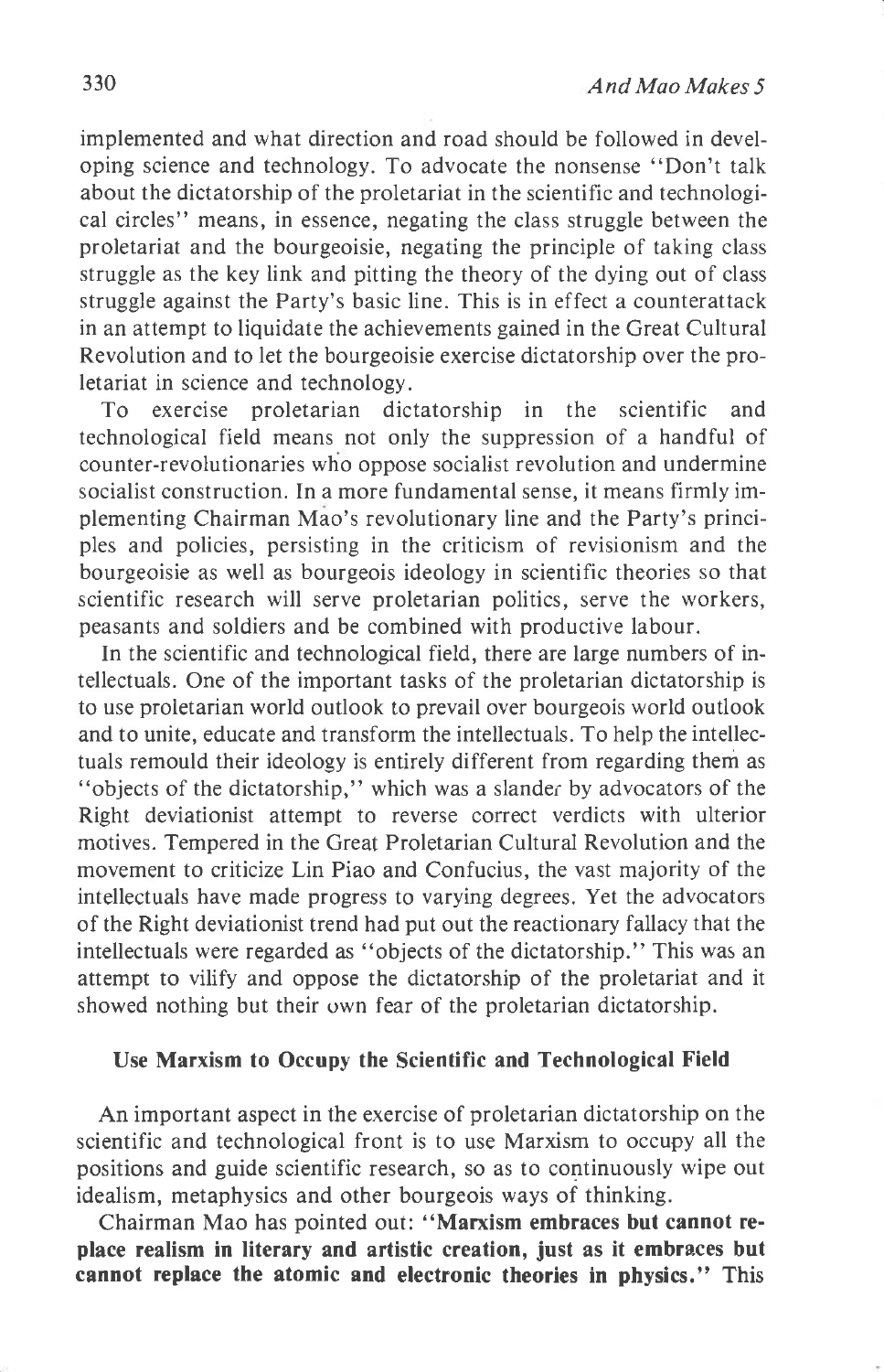explains in an all-round way the relation between Marxism and natural science. Advocators of the Right deviationist wind, however, chose to quote out of context. Without mentioning that Marxism embraces natural science, they one-sidedly emphasized that Marxism could not replace natural science. Their aim was to oppose using Marxism to guide natural science,

It should be noted that, in the first place, Marxism embraces natural science. In creating Marxism, Marx and Engels not only summed up the experience of class struggle, but generalized the rich achievements of natural science. Marxism is the crystallization of the entire human knowledge including natural science. Just as Chairman Mao has pointed out that Marx "studied nature, history and proletarian revolution and created dialectical materialism, historical materialism and the theory of proletarian revolution." Marx wrote Mathematical Manuscripts. Engels, in his Dialectics of Nature, made a theoretical summary of many fields of natural science. By summing up the new discoveries in natural science after Engels' death, Lenin wrote Materialism and Empirio-Criticism to criticize the reactionary philosophy of the bourgeoisie. Chairman Mao has always paid attention to the philosophical generalization of natural science. ln On Contradiction and On Practice, Chairman Mao has summed up in a penetrating way the achievements of natural science, and in On the Correct Handling of Contradictions Among the People, Chairman Mao has generalized on a high plane the dialectical law of the development of natural science.

Since Marxism has generalized natural science, the general laws of dialectical materialism it expounds are applicable to every branch of natural science. Because of the variation in the forms of motion of matter and the particularity of contradictions, every branch of science has its specific object of study. While we say that Marxism cannot replace natural science, we do not mean to weaken the guiding role played by Marxism. Rather, people are required to learn to apply the Marxist stand, viewpoint and method to make a concrete and dialectical analysis and study of their own vocational work.

As a result of the sabotage carried out by Liu Shao-chi and his gang prior to the Great Cultural Revolution, people engaged in scientific and technological work did not conscientiously study the works of Marx, Engels, Lenin and Stalin and Chairman Mao's works, and idealism and metaphysics dominated quite seriously over the scientific and technological field. During the Great Cultural Revolution, scientific and technical workers have enhanced their consciousness in studying Marxism. But this is only the beginning. It requires persistent efforts and struggle over a long period in order to be able to really use Marxism to guide scientific research and occupy the scientific and technological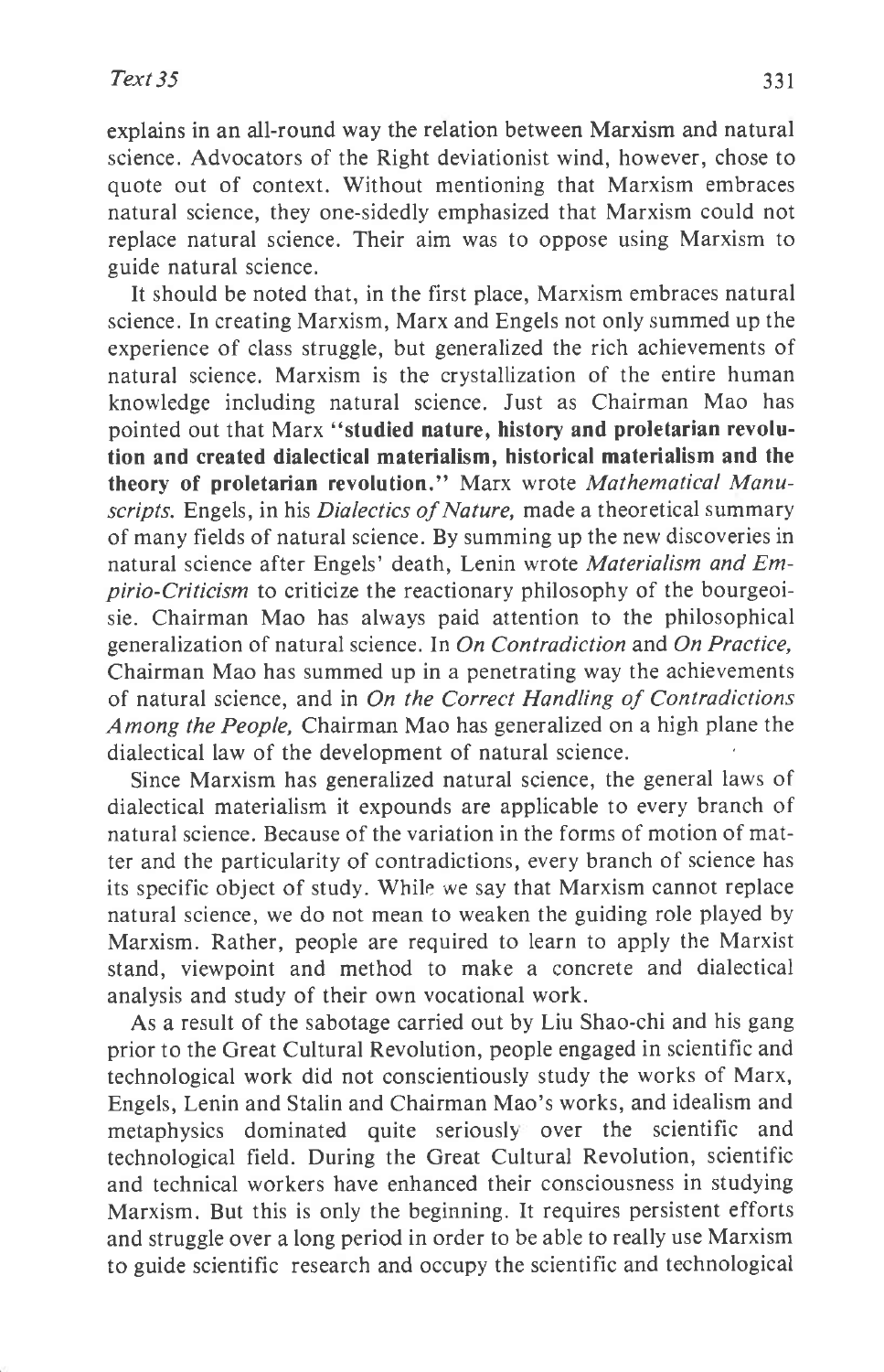field. In these circumstances, the reactionary fallacies advocated by the Right deviationists were actually aimed at strangling the mass movement of the scientific and technical personnel to study Marxism.

Historical experience has proved that the revisionists often make use of natural science to attack Marxism. Marxists must gird themselves for battle in this field. An important aspect of Marx'and Engels'struggle against Duhring concerned natural science. In Anti-Duhring, Engels criticized Duhring's anti-Marxist viewpoints in cosmogony, physics, chemistry and biology. After the defeat of the revolution in Russia in 1905, to oppose Bogdanov's revisionist line, Lenin made deep-going researches into the new discoveries of natural science and the "crisis of physics" and thoroughly criticized Machism and its disciples in Russia. Chairman Mao's directive "Break down blind faith, go in for industry, agriculture and technical and cultural revolutions independently" and his instruction on opposing the suppression of newborn forces have incisively criticized the philosophy of servility to things foreign and other idealistic and metaphysical views in the scientific and technological field. But the advocators of the Right deviationist trend openly opposed using Marxism to occupy all positions in natural science.

#### Integration With Workers and Peasants

Professional scientific and technical personnel integrating with the workers and peasants and the conducting of scientific research in an open-door way are socialist new things that have emerged in the Great Cultural Revolution. The Right deviationists, however, did their utmost to find fault with these revolutionary newborn things. They asserted that conducting scientific research in an open-door way would mean "too much linking with practice to the neglect of theory" and "too much emphasis on integration with workers and peasants, which would make people not dare to study theory."

To set linking scientific research with production against the development of scientific theory is that kind of theory of knowledge which puts the cart before the horse. What is theory? "There is only one kind of true theory in this world, theory that is drawn from objective reality and then verified by objective reality." Man's activity in production is the most fundamental practical activity. In the last analysis, the emergence and development of the theories of natural science originate from practice in production. "If society has a technical need, that helps science forward more than ten universities." Today, the vigorous development of China's industrial and agricultural production and construction poses many urgent theoretical problems to be solved by natural science, and on the other hand accumulates rich practical exper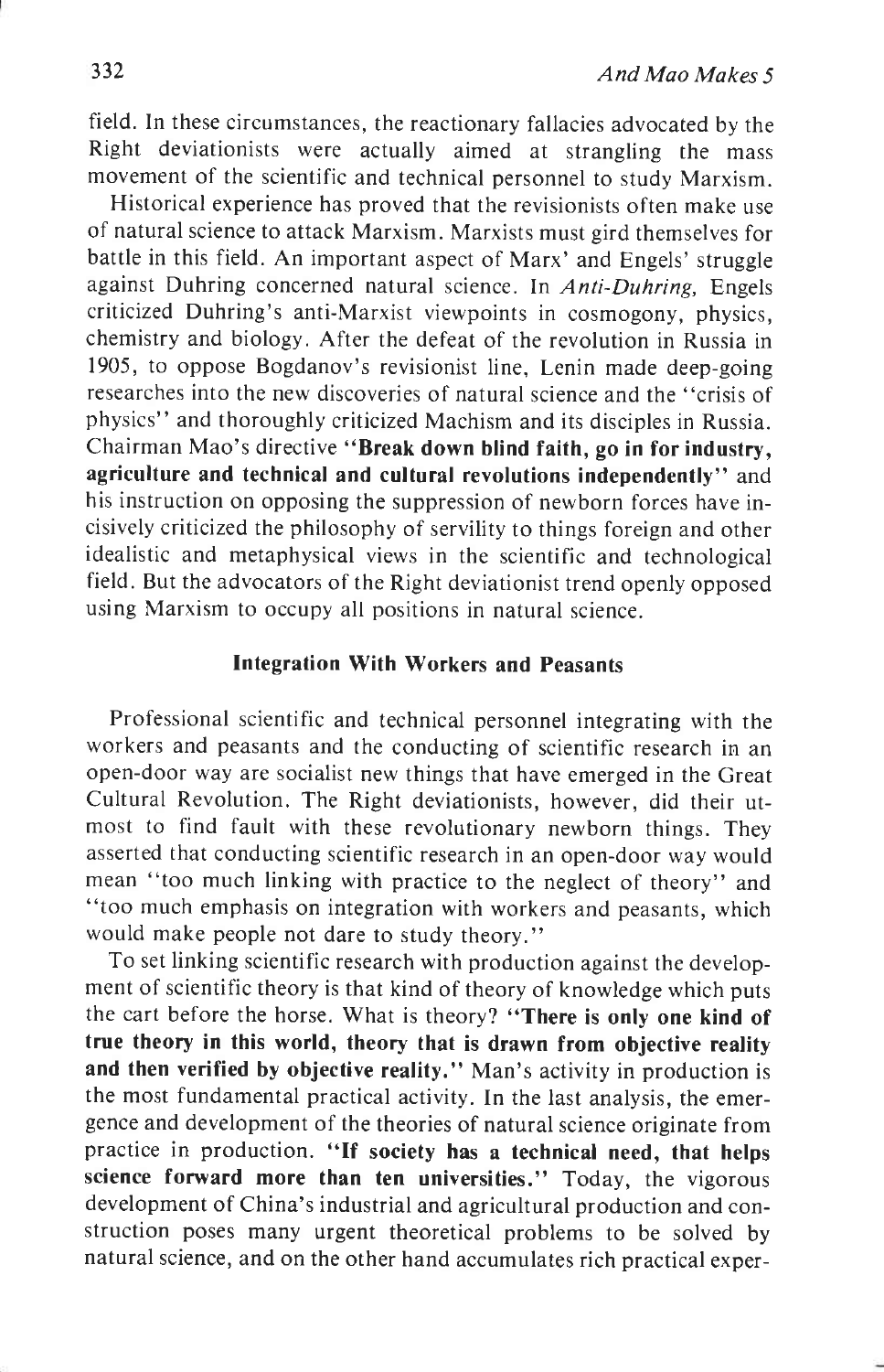ience for solving these problems and developing scientific theories. If the scientific and technical personnel were to follow what the Right deviationists advocated, completely ignore the needs of China's industrial and agricultural production and cudgel their brains behind closed doors, then they could only find topics for study from foreign magazines and be led by the nose by others. Before the Cultural Revolution, under the pernicious influence of Liu Shao-chi's revisionist line in scientific research, many research units tried to "raise the standards" through study behind closed doors, and had no contact whatsoever with factories and the villages. The result was lots of money were wasted, no success was gained and the scientists turned revisionist. Having criticized the revisionist line during the Cultural Revolution, scientific and technical workers began to take an active part in the three great revolutionary movements of class struggle, the struggle for production and scientific experiment. Working according to the theory of knowledge of "practice-theory--again practice," they have begun to achieve some successes.

By integrating themselves with the workers and peasants, the brilliant road charted by Chairman Mao, scientific and technical workers receive re-education politically and this helps them remould their world outlook. At the same time, it is also very necessary for them to study again vocationally. The Right deviationists emphasized "fanning up <sup>a</sup> hurricane for vocational work" and forbade stressing the integration of scientific and technical personnel with workers and peasants. Isn't it quite clear what they opposed and what they advocated?

"From the very beginning the origin and development of the sciences has been determined by production." The labouring people are those who directly engage in production. In the long process of practice, they have accumulated rich experience, both successful and unsuccessful. This is the source for developing scientific theories. Only by modestly learning from and summing up the masses' new experience and gathering together their wisdom can scientific and technical personnel give full play to their professional skills and make greater contributions in their work. By promoting open-door scientific research, we do not mean doing away with laboratories or negating study and research by the scientific workers and techniclans themselves. What we mean is to link research in the laboratories with experiments by the masses and to adhere to the correct orientation of integration with productive labour and with workers and peasants.

#### Launch Yigorous Mass Movement

Should the masses be mobilized in developing science and technology?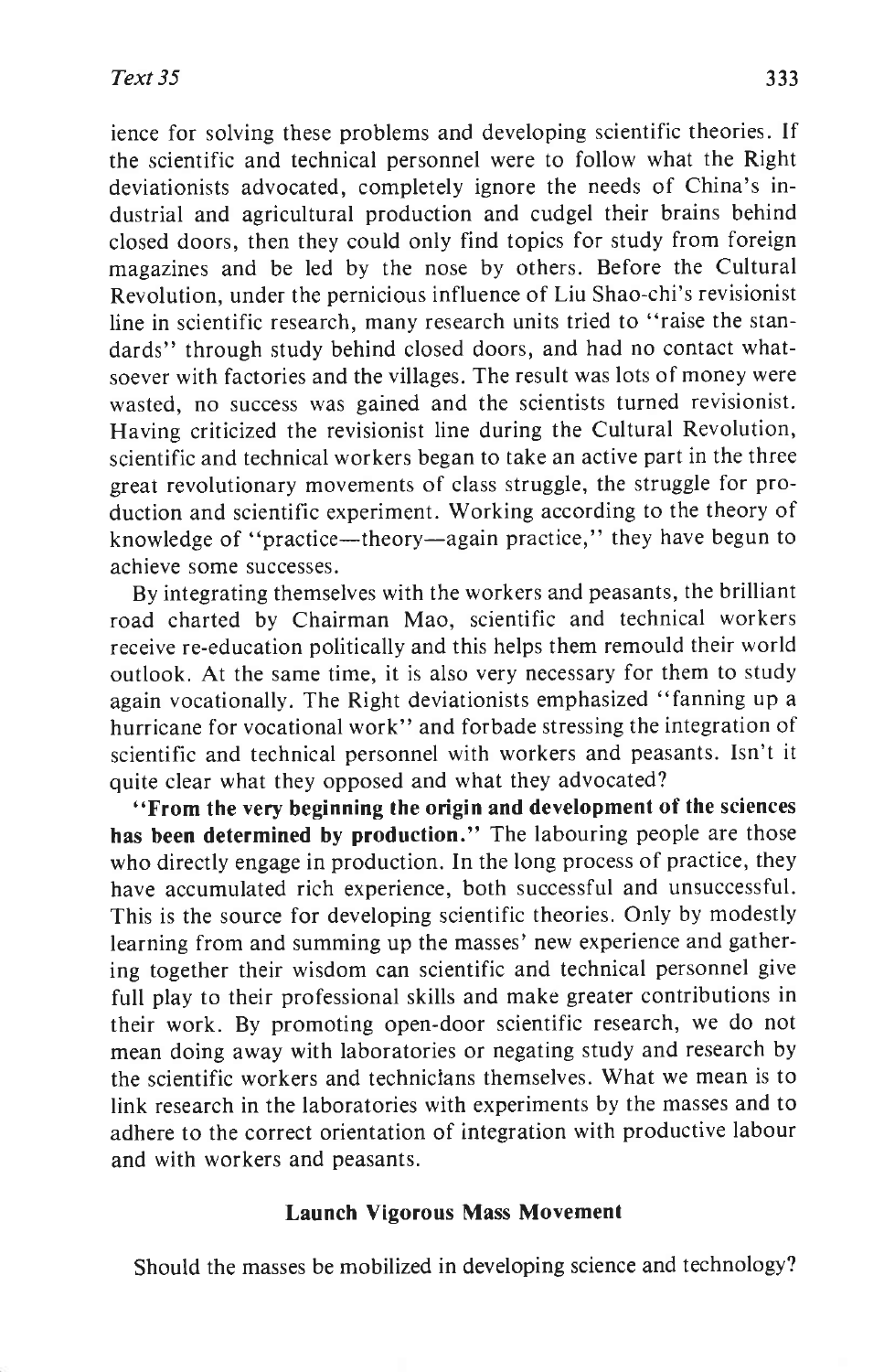This is a question of principle concerning the political line. The Right deviationists regarded the scientific and technological field as a sacred place where ordinary labourers must not be admitted. In their eyes, the cultural level of the workers, peasants and soldiers was "too low" and they were therefore not qualified to do research work. This was an attempt to bar the masses from scientific and technological work.

"The mass movement is necessary in all work. Things won't go without the mass movement." To launch vigorous mass movements in scientific and technological work is an extremely important feature of the development in China's science and technology.

China is a socialist country. We canot rely on foreign aid to develop our science and technology. Maintaining independence and keeping the initiative in our own hands and relying on our own efforts is a fundamental principle in socialist revolution and socialist construction. We must never trail behind others at a snail's pace, but should race against time to catch up with and surpass advanced world levels. To achieve this, it won't do just to rely on a few people; we must launch vigorous mass movements and rely on the masses' wisdom and strength.

The masses doing scientific research is of great importance to narrowing the three major differences between worker and peasant, between town and country and between manual and mental labour, and to restricting bourgeois right. By launching vigorous mass movements on the scientific and technological front, ordinary labourers are able to master science and technology, thereby breaking the monopoly of science and technology by the exploiting classes. In present-day China, workers, peasants and soldiers are toppling blind faith and emancipating their minds and are enthusiastically taking part in the mass movement of scientific experiment. From the creation of the new series of oil-extracting technology in Taching to the "sponge farmland" in Tachai which is a development in the science of soil, from the manufacture of a "mass drill" to the invention of new electric light source, from automatic production lines in neighbourhood-run small factories to the building of 10,000-ton vessels with home-made materials and equipment, from the swift progress in industry to reaping rich harvests for 14 years in a row—all are splendid feats performed by China's workers and poor and lower-middle peasants. They vividly speak of the truth that "the masses are the real heroes." Mass contingents engaged in scientific research constitute the main force in promoting science and technology in China.

We have always attached importance to the role of professional scientific and technical personnel. We have always held that they should integrate themselves with the masses and we regard this as the only way to developing China's science and technology at a quick tempo. When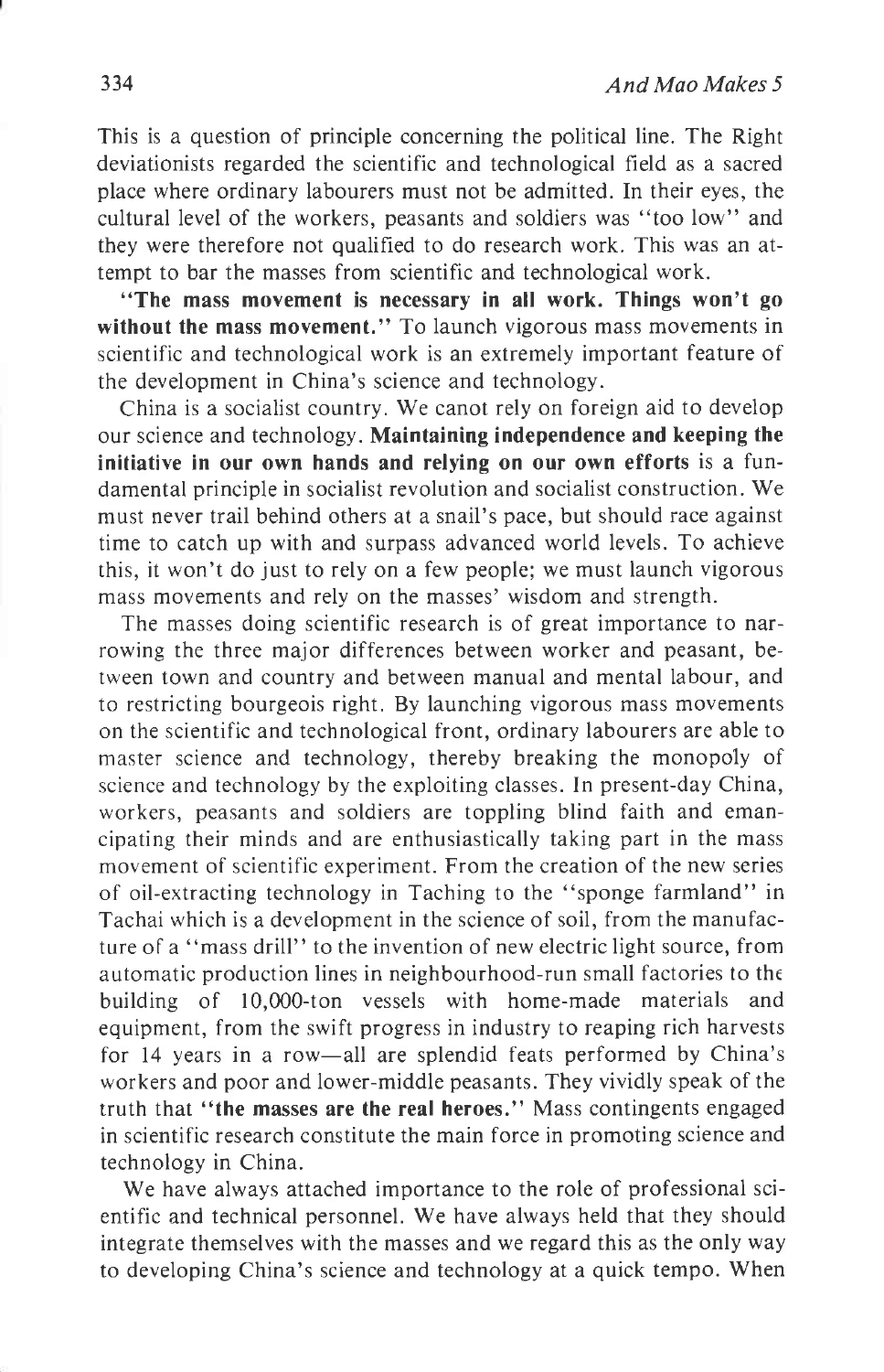we say that vigorous mass movements should be launched in the scientific and technological field, we also mean reliance on professional scientific and technical personnel and we advocate and put into practice the principle that they should integrate themselves with the masses. China's successes in nuclear and thermonuclear tests and in launching manmade earth satellites are all fruits of the combined efforts of workers, cadres, scientific workers and technicians and the result of mass movements. The aim of the Right deviationists was to lead scientific and technical personnel astray on to the road of separation from the workers and peasants; there could be no future for any vocational work if scientific and technical personnel were to go up this blind alley.

### Non-Professionals Can Lead Professionals

Which class wields the power of leadership is of great importance concerning which line is followed. The Right deviationists openly advocated that "first-rate" "authorities" "publicly acknowledged in the scientific and technological circles' should hold the leading posts. They tried to use this to oppose the leadership of the proletariat over scientific and technological work.

This is a typical example of the fallacy that "experts should be in charge of the institutes." Its essence was to slash Party leadership, just as what Liu Shao-chi had done before the Cultural Revolution in letting bourgeois intellectuals control the leadership in science and technology. In this respect, the weapon used by the Right deviationists was the same as that used by the Rightists in 1957 when they attacked the Party, saying: Those who do not have vocational skill cannot hold responsible positions; non-professionals cannot lead professionals.

Dialectical materialism holds that it is a universal law for non-professionals to lead professionals. Anyone who maintains that only those with scientific and technical knowledge can lead a certain branch of work is not only negating the leadership of politics over vocational work but is actually denying any possibility of giving unified leadership over various departments of vocational work. Of course, this does not mean that comrades engaged in Party work on the scientific and technological front should not learn scientific and technological knowledge at all. Our Party has always maintained that cadres should learn the vocational work they lead and strive to be both red and expert, because this helps them to implement Chairman Mao's revolutionary line in <sup>a</sup> still better way and is conducive to strengthening Party leadership.

The fact that the hackneyed tune that "non-professionals cannot lead professionals" surfaces again and again in the scientific and technological circles shows that the exploiting classes will never retreat from their